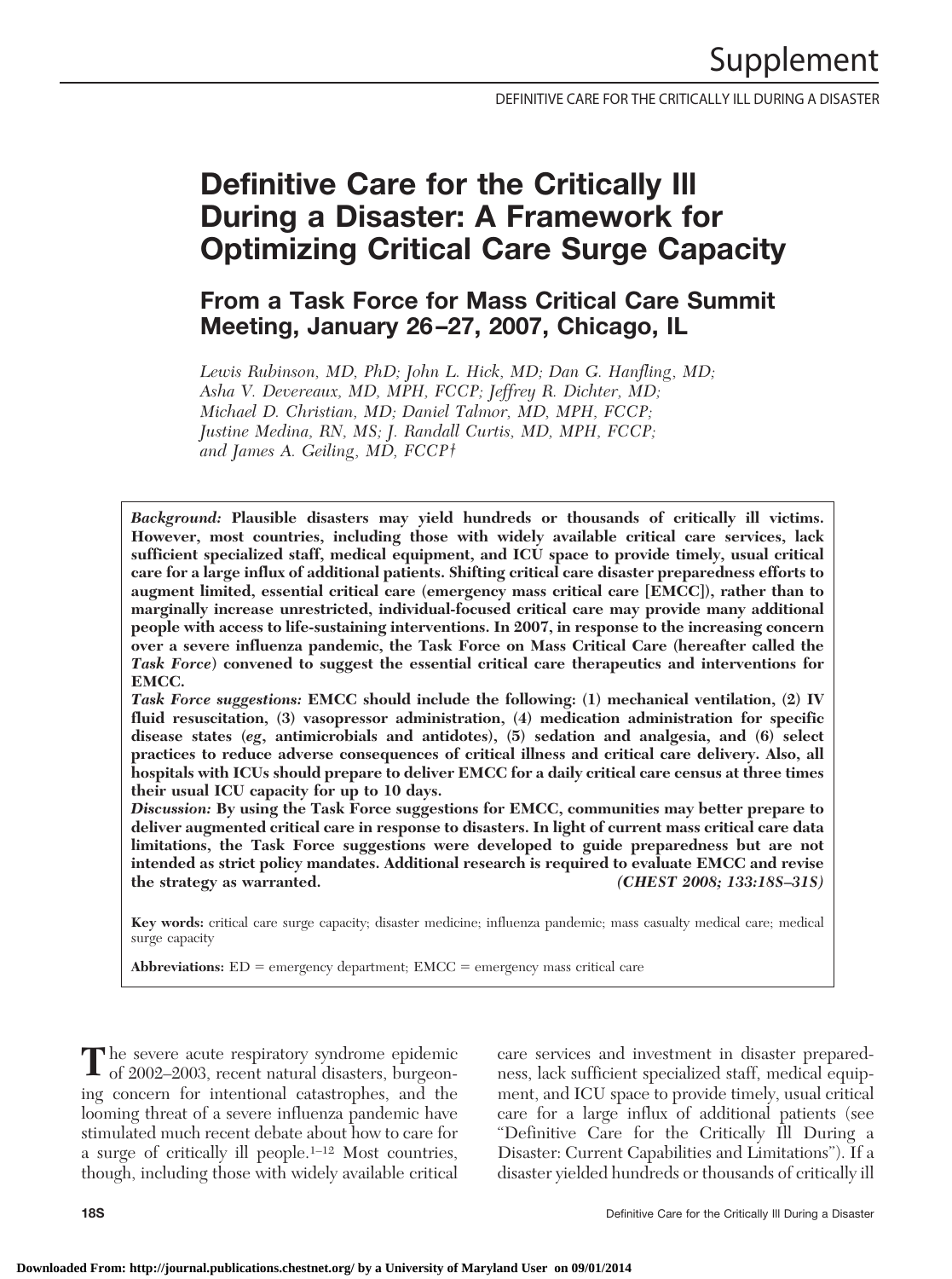victims, only a handful of people would be likely to have access to usual critical care services. The remaining victims might receive chaotically assigned therapies or even have to forgo critical care entirely. Provision of essential rather than limitless critical care will be needed to allow many additional community members to have access to key life-sustaining interventions during disasters.

This is one of several documents prepared by the Task Force for Mass Critical Care (hereafter referred to as the *Task Force*) [see the Executive Summary, "Summary of Suggestions From the Task Force on Mass Casualty Critical Care Summit"]. This document suggests a key set of critical care therapeutics and interventions for responding to mass critical illness. Additionally, this document offers benchmarks for critical care surge capacity, a general approach to optimizing resource availability, and criteria for when to use essential rather than usual critical care in response to disasters.

## Intended Use of Suggestions

The Task Force convened to update and further develop emergency mass critical care (EMCC), a conceptual framework for critical care surge capacity first put forth in 2005.4 Mass critical care events require a transition from individual patient-focused critical care to a population-oriented approach intended to provide the best possible outcomes for a

Manuscript received November 2, 2007; revision accepted March 3, 2008.

Reproduction of this article is prohibited without written permission from the American College of Chest Physicians (www.chestjournal. org/misc/reprints.shtml).

*Correspondence to: Lewis Rubinson, MD, PhD, University of Washington, Harborview Medical Center, Campus Box 359762, 325 Ninth Ave, Seattle, WA 98104; e-mail: rubinson@u.washington.edu* **DOI: 10.1378/chest.07-2690**

large cohort of critical care patients. EMCC was developed as a framework for such a transition. EMCC is a set of changes from everyday critical care staffing, medical equipment, and treatment spaces (Table  $1$ ),<sup>4</sup> which were developed to maximize survival for the overall critically ill population in need and, at the same time, to minimize the adverse outcomes that might occur as a result of changes in usual practice.13 Still, some individual patients may have worse outcomes when receiving EMCC instead of usual critical care services. Hence, EMCC should be used only for disasters when numbers of critically ill patients far surpass the capability of traditional, available critical care capacity. In other words, EMCC should be considered for disasters when, without modifying usual critical care practices, shortfalls in capacity will lead to many victims being expected to die with random, limited, or no access to potentially life-sustaining critical care interventions.

Given the increasing concern for an influenza pandemic, Task Force suggestions were developed with specific consideration of the anticipated circumstances of a severe pandemic. Nonetheless, the Task Force intends EMCC to be applicable for all hazards causing moderate or large surges in critically ill patients, as well as for those that compromise existing critical care infrastructure (see "Definitive Care for the Critically Ill During a Disaster: Current Capabilities and Limitations"). Even when additional specialized interventions (*eg*, burn care or renal replacement therapy for crush syndrome) are required (Table 2),  $14-18$  EMCC is still appropriate for the general, supportive critical care foundation these patients will need.

#### Task Force Suggestions

### *Hospital EMCC Capacity Goals*

*Suggestion 2.1: Every hospital with an ICU should plan and prepare to provide EMCC and should do so in coordination with regional hospital planning efforts.*

The Task Force believes that all critical care centers should be committed to preparing for and responding to disasters. EMCC planning and implementation, though, cannot occur in isolation from the rest of the preparedness and response efforts of the hospital. Individual hospitals, too, are cautioned against preparing in isolation, and are encouraged to coordinate with other local health-care entities because resource and planning obligations can be met more efficiently when shared among all local healthcare institutions (health-care coalition;<sup>19</sup> for this article, *health-care coalition* refers to an organization that coordinates local health-care entities; for

<sup>\*</sup>From the University of Washington (Dr. Rubinson), Seattle, WA; Hennepin County Medical Center (Dr. Hick), Minneapolis, MN; Inova Fairfax Hospital (Dr. Hanfling), Falls Church, VA; Sharp Coronado Hospital (Dr. Devereaux), Coronado, CA; Presbyterian Hospital (Dr. Dichter), Albuquerque, NM; Mount Sinai Hospital/University Health Network (Dr. Christian), Toronto, ON, Canada; Beth Israel Deaconess Medical Center (Dr. Talmor), Boston, MA; American Association of Critical Care Nurses (J. Medina), Aliso Viejo, CA; Harbor View Medical Center (Dr. Curtis), Seattle, WA; White River Junction VA Medical Center and Dartmouth Medical School (Dr. Geiling), Hanover NH. †A list of Task Force members is given in the Appendix.

The views expressed do not represent official positions of the Department of Veterans Affairs.

During the period of the project, Dr. Rubinson initially received partial salary support from a contract with the Strategic National Stockpile program at the US Centers for Disease Control and Prevention Coordinating Office for Terrorism and Preparedness and Emergency Response He then received full salary support through an Interagency Position Agreement at the Centers for Disease Control and Prevention Division of Healthcare Quality Promotion. The findings and conclusions in this manuscript are those of the author and do not necessarily represent the views of the Centers for Disease Control and Prevention.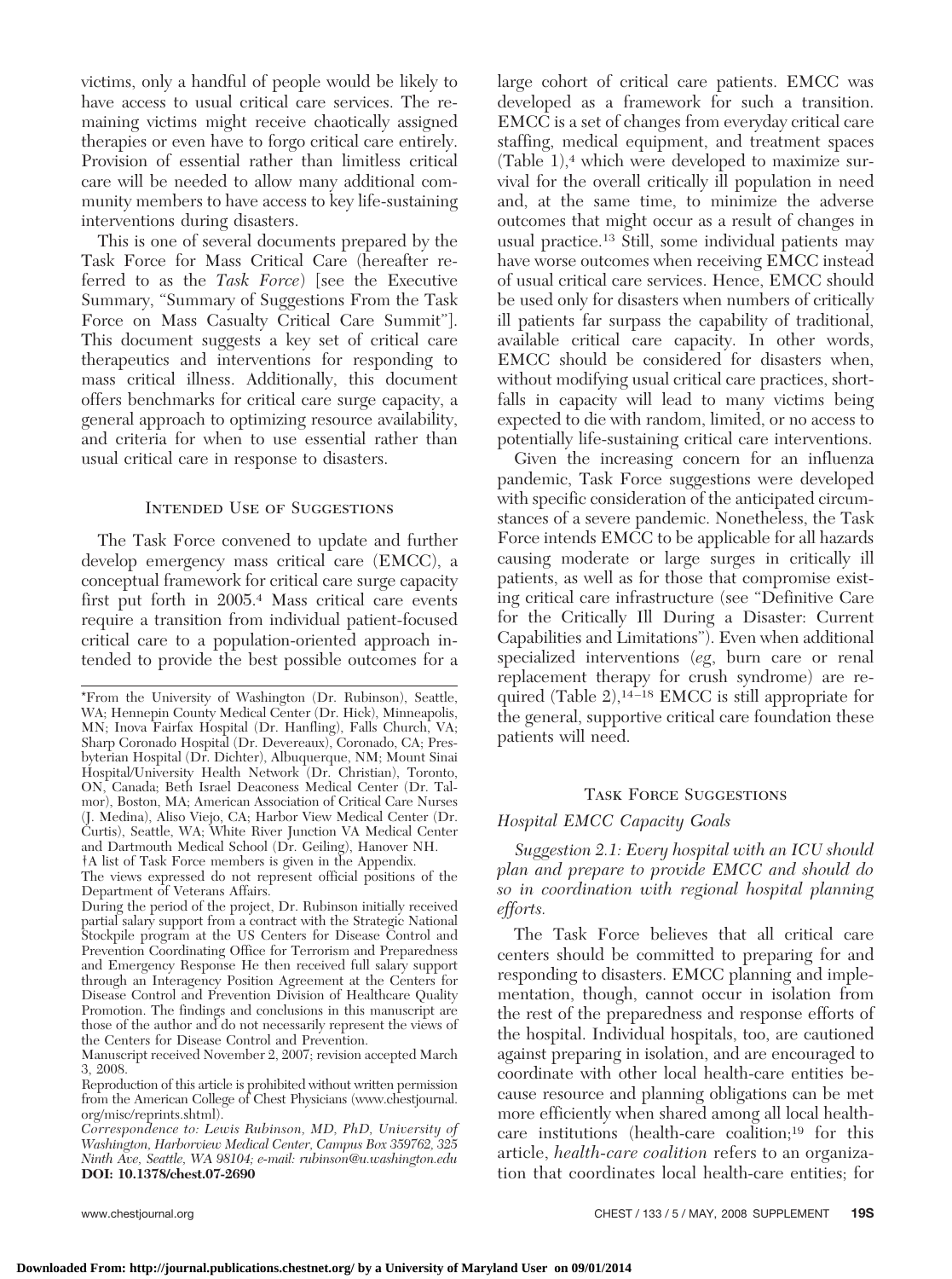Modifying usual standards of care

- Hospitals develop a set of EMCC practices that could be implemented in the event critical care capacity of that hospital is exceeded. Decisions regarding which critical care interventions should be provided: essential elements of critical care
- To ensure the availability of essential critical care interventions, the Working Group recommends that hospitals give priority to interventions that fulfill the following criteria: (1) interventions that have been shown or are deemed by critical care expert best professional judgment to improve survival, and without which death is likely; (2) interventions that do not require extraordinarily expensive equipment; and (3) interventions that can be implemented without consuming extensive staff or hospital resources.
- Hospitals should plan to be able to deliver the following during EMCC: basic mode(s) of mechanical ventilation, hemodynamic support, antibiotic or other disease-specific countermeasure therapy, and a small set of prophylactic interventions that are recognized to reduce the serious adverse consequences of critical illness.
- Hospitals should plan to be able to administer IV fluid resuscitation and vasopressors to large numbers of hemodynamically unstable victims, and stockpile sufficient equipment to do this without relying on external resources for at least the first 48 h of the hospital medical response.
- Hospitals should plan to provide at least two widely accepted prophylactic interventions that are used every day in critical care: (1) maintaining the head of a mechanically ventilated patient's bed at a 45° angle to prevent ventilator-associated pneumonia, and (2) thromboembolism prophylaxis.

Decisions regarding who receives critical care services

If there are limited hospital resources and many critically ill patients in need, triage decisions regarding the provision of critical care should be guided by the principle of seeking to help the greatest number of people survive the crisis. This would include patients already receiving ICU care who are not casualties of an attack.

Who should provide EMCC?

- In the event that critical care needs in a hospital cannot be met by intensivists and critical care nurses, usual ICU staffing should be modified to include nonintensivist clinicians and non-critical care nurses, using a two-tiered staffing model.
- When there are inadequate numbers of intensivists, hospitals should plan for nonintensivists to manage approximately six critically ill patients each and to have intensivists coordinate the efforts of up to four nonintensivists.
- If a hospital has insufficient numbers of critical care nurses to appropriately manage patients, non-critical care nurses should be assigned primary responsibility for patient assessment, nursing care documentation, administration of medications, and bedside care (*eg*, head of bed at 45°, moving patient to prevent pressure ulcers), and critical care nurses should advise non-critical care nurses on critical care issues such as vasopressor and sedation administration.
- If possible, a non-critical care nurse should be assigned to no more than two critically ill patients, and up to three non-critical care nurses would work in collaboration with one critical care nurse.
- Bioterrorism training for non-critical care practitioners should include basic principles of critical care management.

Infection control for EMCC

- Hospitals should develop pre-event plans to augment usual or modified airborne infection isolation capacity for critically ill victims of a bioattack with a contagious pathogen.
- Hospitals should stockpile enough PPE to care for mass casualties of a bioterrorist attack for up to 48 h. Also, all hospital clinical staff should receive initial and periodic training on principles of health-care delivery using PPE.

#### Where should EMCC be located?

- When traditional critical care capacity is full, additional critically ill patients should receive care in non-ICU hospital rooms that are concentrated on specific hospital wards or floors.
- Hospitals should plan to be able to measure oxygen saturation, temperature, BP, and urine output for the victims of bioattacks in EMCC conditions.

Learning during EMCC

Hospitals should have information technology capabilities for analyzing clinical data for patients receiving EMCC and for quickly sharing new observations with a broader clinical community.

What medications are needed for EMCC?

Hospitals should develop a list of drugs to stockpile for up to a 48-h response to a mass casualty event, using selection criteria that include the following: likelihood the drug would be required for care of most patients; proven or generally accepted efficacy by most practitioners; cost; ease of administration; ability to rotate into the formulary of the hospital prior to expiration; and resources required

for medication storage.

\*2005 Working Group on Emergency Mass Critical Care. Adapted from Rubinson et al, Crit Care Med 2005; 33: 2393–2403; PPE personal protective equipment.

communities without formal coalition organizations, the reader should consider the term *coalition* to refer to the loosely organized local health-care system entities together with the local public health organization). Critical care providers should therefore work with both hospital and coalition partners to ensure that critical care services are considered for and integrated into planning for health-care system surge capacity. This coordination of preparedness activities will allow for uniform implementation of altered critical care processes by all hospitals, when warranted during a disaster.4

Hospitals cannot be expected to prepare for endless quantities of critically ill patients. Critical care surge capacity benchmarks must be defined. Guidance to date has remained elusive, though. Loosely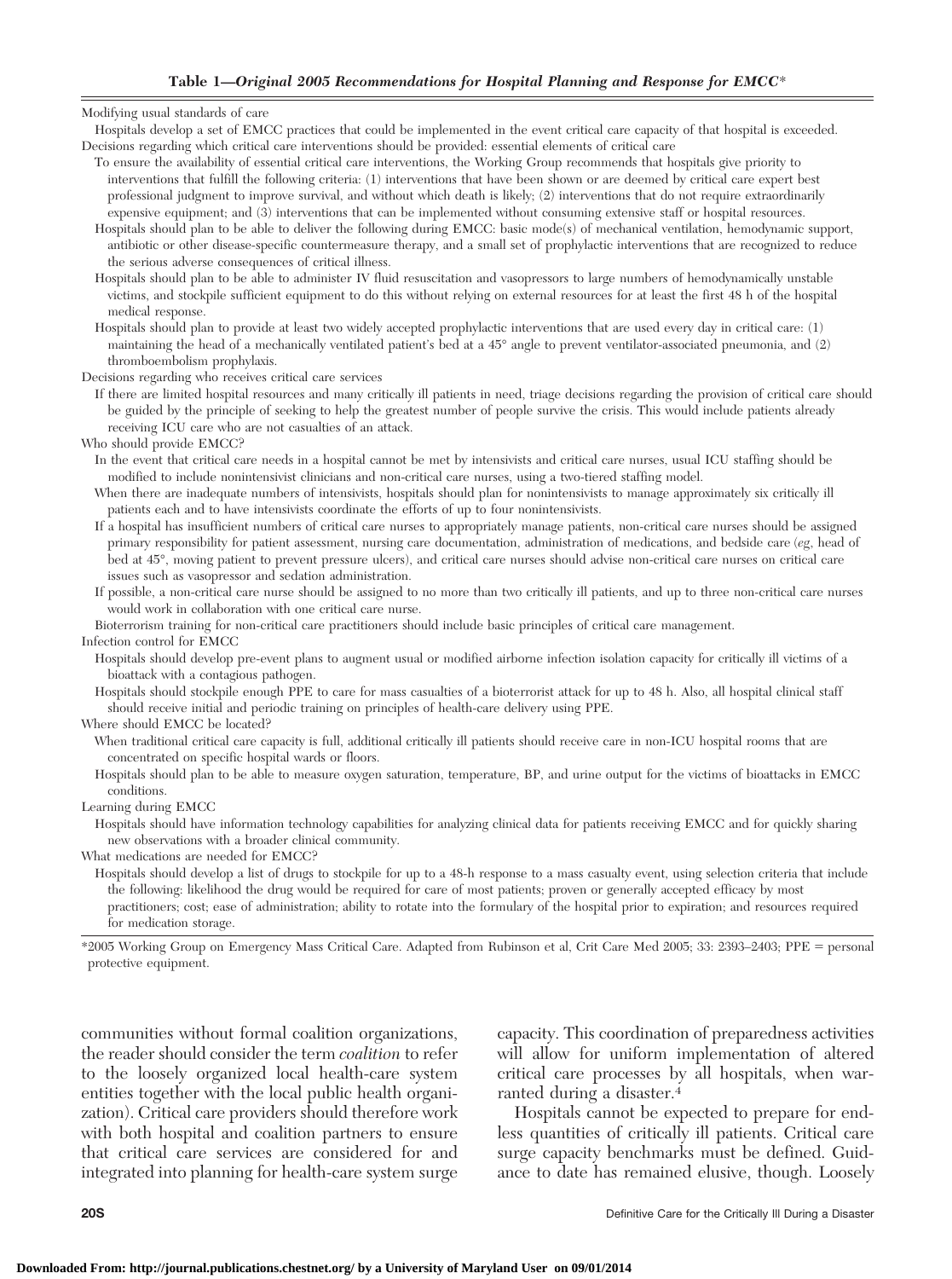Capability goals

- Every hospital with an ICU should plan and prepare to provide EMCC and should do so in coordination with regional hospital planning efforts.
- Hospitals with ICUs should plan and prepare to provide EMCC every day of the response for a critically ill patient census of at least 300% of usual ICU capacity.
- Hospitals should prepare to deliver EMCC for 10 d without sufficient external assistance.

Critical care therapeutics and interventions

EMCC should include:

Mechanical ventilation

IV fluid resuscitation

- Vasopressor administration
- Antidote or antimicrobial administration for specific disease processes, if applicable.
- Sedation and analgesia.
- Strategies to reduce adverse consequences of critical care and critical illness.
- Optimal therapeutics and interventions, such as renal replacement therapy and nutrition for patients unable to take food by mouth, if warranted by hospital or regional preference.
- Hospitals should have an additional 30% of disposable equipment available for EMCC to account for patient turnover (death or improvement no longer requiring critical care) during the 10-d response.

Initiation and cessation

All communities should develop a graded response plan for events across the spectrum from multiple casualty to catastrophic critical care events. These plans should clearly delineate what levels of modification of critical care practices are expected for the different surge requirements. Use of EMCC should be restricted to overwhelming mass critical care events.

derived benchmarks for mass casualty surge capacity have been previously promulgated (*eg*, triage, treat, and initially stabilize 500 victims with an infectious disease per 1 million people),20,21 but they lack enough detail to translate into critical care surge capacity goals.

Scientifically rigorous derivation of the benchmarks is desirable. The Task Force spoke with a number of modeling experts to see if accurate surge capacity goals could be developed across the range of plausible mass critical care events (*eg*, earthquakes, epidemics, chemical exposures). Owing to the limited historical data for such events and the numerous imprecise assumptions within the models, the Task Force was informed that the uncertainties currently limit even sophisticated models from confidently predicting critical care capacity goals.

Even using tools such as Flu Surge, which is a publicly available model<sup>22</sup> that can be used to predict critical care needs for an influenza pandemic, is fraught with limitations. If influenza (H5N1) becomes the strain to cause the next pandemic,<sup>23</sup> uncertainties regarding virulence once humanto-human transmission is sustained, the response to antivirals,24,25 the timeliness and effectiveness of a vaccine,<sup>26</sup> and the impact of community mitigation27,28 all make estimating critical care need very difficult. Furthermore, the lack of a severe influenza pandemic since modern critical care became available limits the accuracy of extrapolating historical clinical descriptions to anticipated clinical resource requirements for the next pandemic.<sup>22</sup> Thus, the Task Force believes that derivation of capacity goals from current models, no matter how sophisticated, offers no more defendable estimates than benchmarks derived empirically by expert consensus.

## *Suggestion 2.2: Hospitals with ICUs should plan and prepare to provide EMCC every day of the response for a total critically ill patient census at least triple usual ICU capacity.*

A 100% increase in critical care capacity was considered by the Task Force to be insufficient for most regions to provide adequate regional critical care surge capacity for the major national planning scenarios (from the US Department of Homeland Security) likely to cause mass critical illness.<sup>29</sup> At the same time, it seemed unrealistic to the Task Force to expect most or all of the US 3,600 to 4,440 nonfederal hospitals with an ICU to be able to comply with threefold or fourfold increases above baseline regional capacity<sup>30-33</sup> (see "Definitive Care for the Critically Ill During a Disaster: Current Capabilities and Limitations"). In light of current uncertainties, the Task Force capacity benchmarks are intended to be used as suggestions for consideration rather than strict policy mandates. Also, the Task Force encourages future development of formal, quantitative methods for accurately determining critical care surge capacity goals. If these future methods are based on wellconsidered assumptions and utilize rigorous data, then the Task Force suggests that the later goals should usurp the current suggestions.

Additional critical care capacity above the suggested benchmark may be required in geographic regions that (1) are at high risk for mass critical care events; (2) at baseline, have inadequate numbers of ICU beds for the population of their catchment area; or (3) are remote. In such regions, the increased capacity should similarly be accomplished through a health-care coalition when possible.

## *Suggestion 2.3: Hospitals should prepare to deliver EMCC for 10 days without sufficient external assistance.*

Previously, national panels had recommended that hospitals plan to respond to disasters without federal medical assistance for up to 3 days.34 Events antici-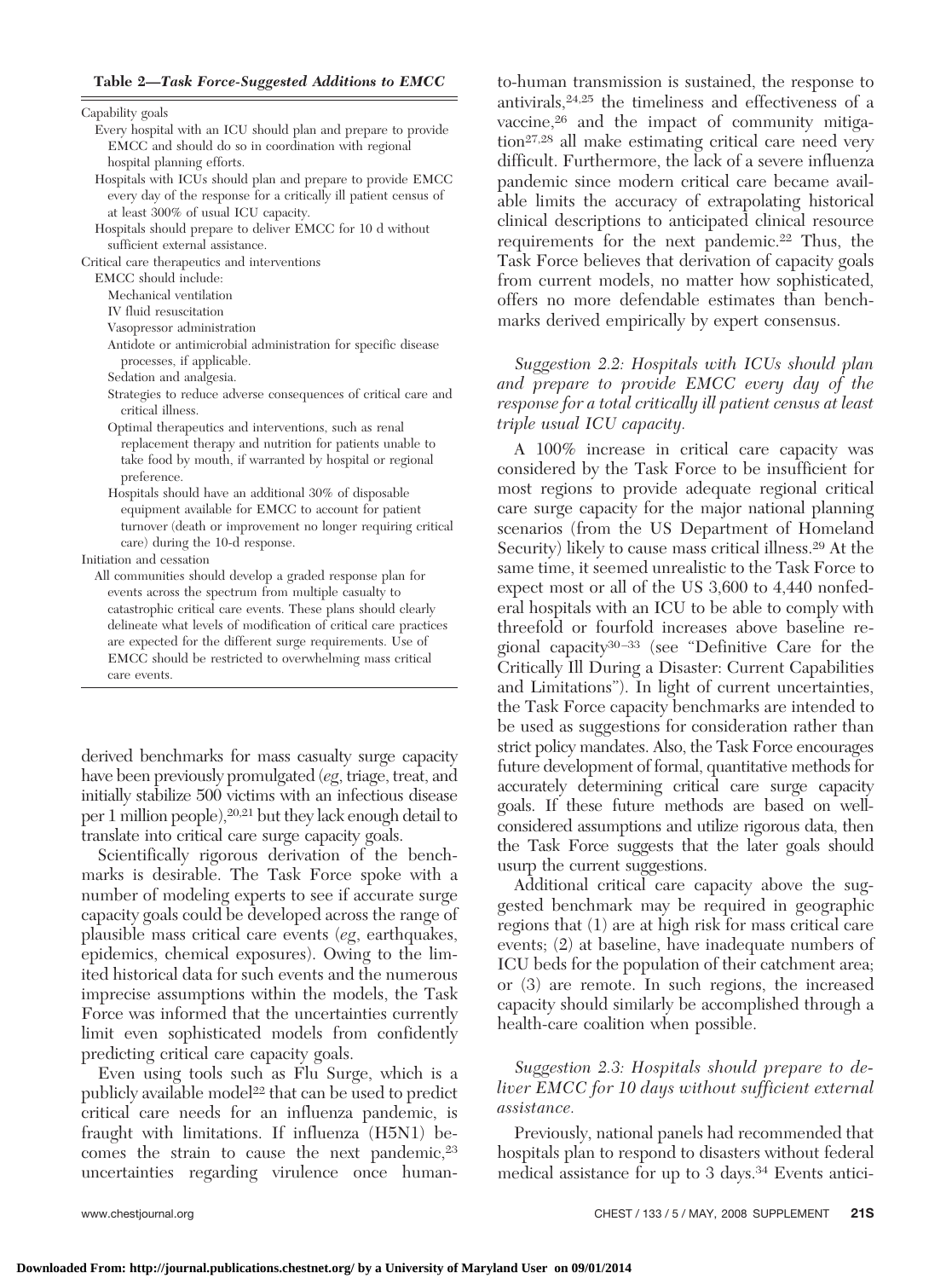pated to cause mass critical illness, however, are likely to extend the time to arrival of sufficient external medical assistance or to completion of medical evacuation. When assistance does arrive, the immediate benefits for critically ill victims still may be inadequate because most of the deployable North American medical assets are not designed, staffed, or equipped for large-scale critical care response capability.4,35 Additionally, medical evacuation capacity for critically ill patients is much less than for noncritical patients and is insufficient to immediately meet large critical care demands<sup>36,37</sup> (see "Definitive Care for the Critically Ill During a Disaster: Current Capabilities and Limitations"). Hence, hospitals should anticipate having to care for the critically ill longer than for other patients because of the challenges of large-scale critical care evacuation.

These concerns are not just theoretical; Charity Hospital in New Orleans had to improvise care for days prior to complete evacuation of their critically ill patients in the wake of Hurricane Katrina.38 The suggestion of a 10-day period is intended to ensure that life-sustaining care can be maintained throughout the entire period until rescue is completed. The Task Force believes that 10 days is a reasonable timeframe because victims' critical care needs are not expected to rapidly resolve for most scenarios (see "Definitive Care for the Critically Ill During a Disaster: Current Capabilities and Limitations"). Clinical syndromes similar to those anticipated for mass critical care (*eg*, ARDS) generally require critical care management for  $>1$ week.39,40 Of course, the duration of a severe influenza pandemic wave may last much longer than 10 days in a community,28 but expecting each US hospital to stockpile 6 to 12 weeks of medical resources is financially and logistically unrealistic, and is not required for most other mass critical care events. The suggested 10-day period will prove useful even during an influenza pandemic because the additional equipment can allow hospitals to withstand short-term disruptions in overtaxed "just-in-time" equipment and pharmaceutical distribution systems.<sup>41</sup>

## *Critical Care Therapeutics and Interventions*

*Suggestion 2.4: EMCC should include, when applicable, the following: (1) mechanical ventilation, (2) IV fluid resuscitation, (3) vasopressor administration, (4) antidote or antimicrobial administration for specific diseases, (5) sedation and analgesia, (6) select practices to reduce adverse consequences of critical illness and critical care delivery, and (7) optimal therapeutics and interventions, such as renal replacement therapy and nutrition for patients unable to take food by mouth, if warranted by hospital or regional preference.*

The Task Force concurs with the 2005 original recommendations that included the following: "(1) provision of a basic mode of sustained, positive pressure ventilation, (2) hemodynamic support with IV fluids and if necessary at least one vasopressor, and (3) processes intended to reduce the adverse consequences of critical illness or critical care delivery."4 These medical care functions were prioritized using the following criteria: (1) interventions that have been shown or are deemed by critical care experts' best professional judgment to improve survival, and without which death is likely; (2) interventions that do not require extraordinarily expensive equipment; and (3) interventions that can be implemented without consuming extensive staff or hospital resources. At the same time, by appending the 2005 EMCC concepts to include more detailed guidance, the Task Force hopes hospitals and regions will be able to more easily implement EMCC. The enhanced list of essential critical care interventions and therapeutics, together with newly defined quantitative goals for numbers of patients and duration of response, allowed the Task Force to suggest specific medical equipment (durable and consumable), treatment space, and staff necessary for EMCC (see "Definitive Care for the Critically Ill During a Disaster: Medical Resources for Surge Capacity").

The Task Force suggestions are not meant as unfunded mandates for health-care systems that are already financially challenged. Many hospitals may choose not to purchase and maintain all of the expensive durable medical equipment necessary for the surge of patients. For some communities, this may be appropriate. All hospitals, however, should complete a plan that details how they expect to have enough medical equipment available in a timely manner to provide the goal capacity of EMCC. Federal, state, and local funding sources should invest enough resources in health-care systems to allow EMCC capacity goals to be realized.

Planning to expand critical care services to meet the suggested capacity goals requires hospitals to analyze their key medical resources (*eg*, staff, patient care supplies, and medications) that may be in short supply during a disaster. Certain shortages can be mitigated by stockpiling additional supplies at the hospital, particularly if it does not require significant added expense or storage space (see "Definitive Care for the Critically Ill During a Disaster: Medical Resources for Surge Capacity"). An example of such supplies would be ventilator circuits and closedcircuit suction catheters. Some resource limitations may not be as easy to ameliorate (*eg*, pulse oximeters), and still other limitations may not be foreseen until a disaster occurs. The Task Force suggests a list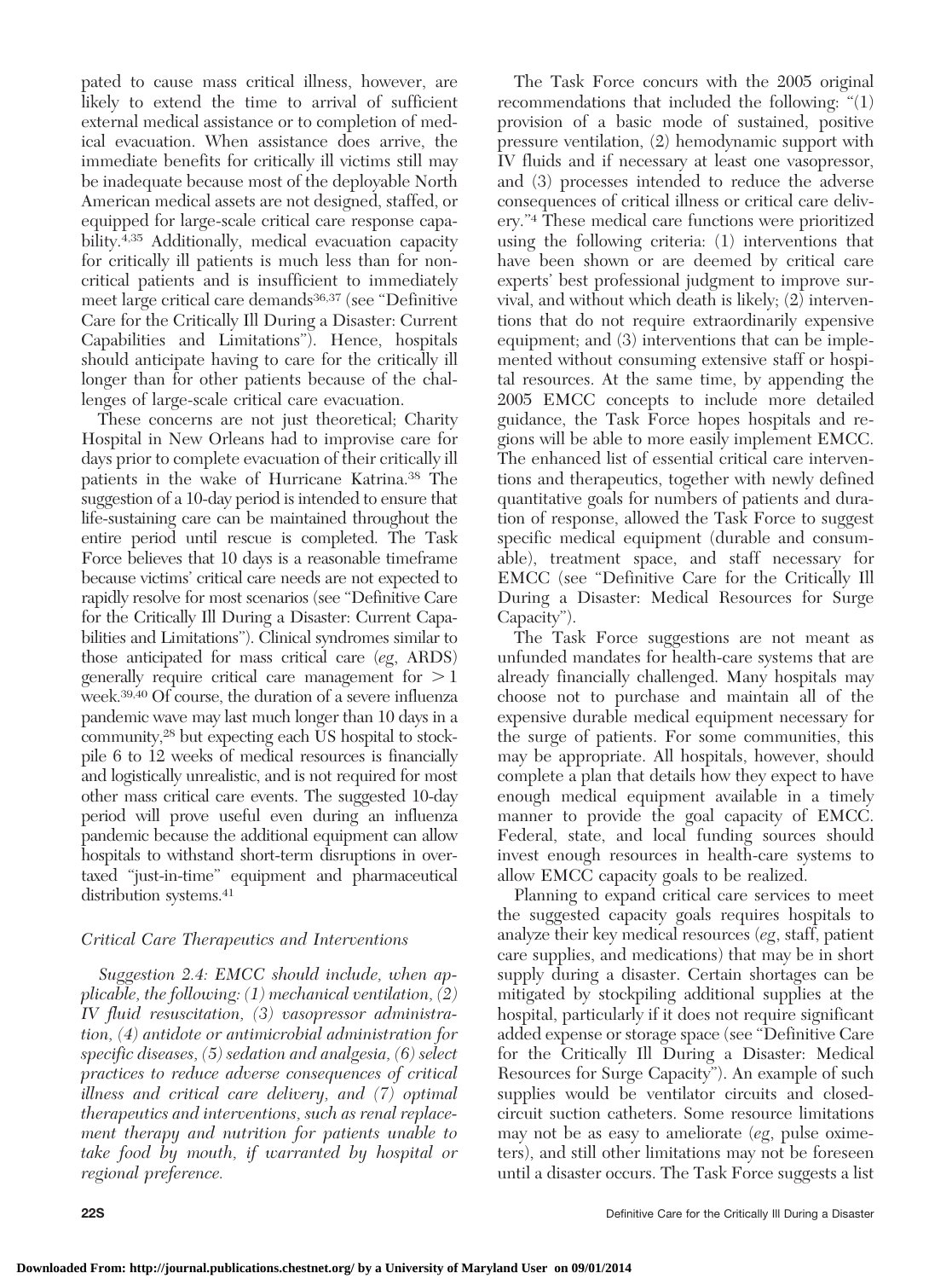

Figure 1. Stepwise modifications in resource use to maintain positive pressure ventilation. For more on reallocation, see "Definitive Care for the Critically Ill During a Disaster: a Framework for Allocation of Scarce Resources in Mass Critical Care."  $HME =$  heat and moisture exchanger.

of stepwise changes in resource use that are intended to maintain the best possible care for the level of resource scarcity (Fig 1): (1) substitution: using an essentially equivalent device, drug, or person for one that would usually be available (*eg*, morphine for fentanyl); (2) adaptation: using a device, drug, or person that is not equivalent but that will provide sufficient care (*eg*, anesthesia machine for mechanical ventilation); (3) conservation: using less of a resource by lowering dosage or changing utilization practices (*eg*, minimizing use of oxygen-driven nebulizers to conserve oxygen); (4) reuse: reusing (after appropriate disinfection/sterilization) items that would normally be single-use items; and (5) reallocation: taking a resource from one patient and giving it to a patient with a better prognosis or greater need.

These strategies are generally listed in the order of preference, although some may have to be adopted concurrently depending on the extent of the resource deficit. Where possible, preexisting written policies and plans should detail how the institution will make these changes (Fig 1). The range of critical care services and interventions according to the EMCC framework should be examined, limitations recognized, and graded resource solutions developed. For example, plans to expand adequate positive pressure ventilation, reduce acceptable lower limits of oxygen saturation in select patients to conserve oxygen, and sterilize nasogastric tubes or central venous catheters should be detailed so that response can follow preexisting, written plans as much as practical.

## *Initiation and Cessation of EMCC*

*Suggestion 2.5: All communities should develop a graded response plan for events across the spectrum from multiple casualty to catastrophic critical care events. These plans should clearly delineate what levels of modification of critical care practices are appropriate for the different surge requirements. Use of EMCC should be restricted to overwhelming mass critical care events.*

The decision to initiate EMCC will undoubtedly have profound ethical, clinical, legal, and sociopolitical ramifications. Authority to initiate EMCC should therefore be limited to specific health-care or governmental positions, and the decision should be made within local or state emergency management systems. Hospitals should have a clear understanding of the process and decision-making criteria for authorities to invoke EMCC. They should also know how declarations will be transmitted throughout the health-care community and to the general population. The Task Force encourages all hospitals as well as local and state health authorities to obtain preevent legal consultation to clarify indemnification of clinicians and institutions who follow the jurisdictional recommendation to implement EMCC.

Because of the potential for some individual patients to have worse outcomes if they receive EMCC rather than usual critical care, EMCC should only be used for extreme mismatches between patient need and available resources. When such conditions are met, the Task Force believes strongly that all im-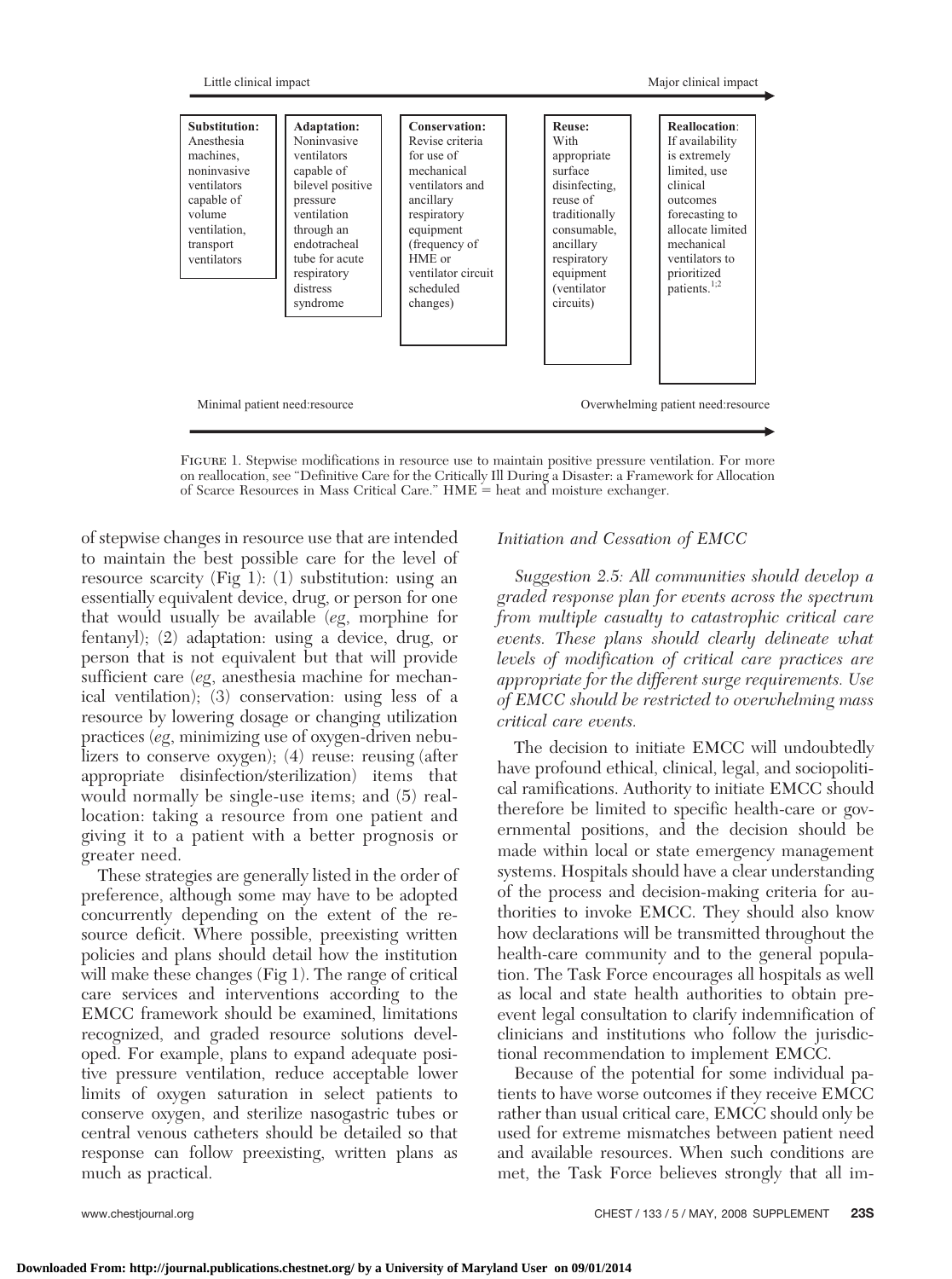pacted hospitals must agree to uniformly transition to and implement EMCC. Use of health-care coalitions together with broadly representative, statewide efforts can facilitate the coordinated planning necessary for a uniform response to mass critical care.<sup>19,42</sup> Critical care leaders are encouraged to participate in this planning,<sup>9</sup> so the critical care community will be prepared to work collaboratively across different hospitals. Interstate coordination will be important for hospitals that are located near the boundaries of other states. Input from nonhospital entities, such as emergency medical services, emergency management, community stakeholders, and elected officials, is also crucial for developing a viable response.

The level of response activities should match the need present in a disaster. Implementing EMCC for situations not severe enough to warrant the transition may inappropriately harm patients. For other events, delays in initiating aggressive disaster response activities may be equally problematic. The Task Force suggests multiple tiers of health-care system critical care response that span usual daily critical care need through catastrophic mass critical care.

Ideally, response activities should be calibrated to reliable measurements of patient need and available resources. However, accurate, real-time assessment of both critical care needs and available resources remains outside the capability of most US jurisdictions that contain more than a few hospitals. In recognition of these informational shortcomings, the tiers suggested by the Task Force are based on criteria that are more likely to be known and rapidly assessed in the middle of a response: (1) expert staff assessment of current risk for harm to critically ill patients at hospitals, (2) hospital response actions, and (3) external response actions (health-care coalition<sup>19</sup> through federal response actions [Table 3]). The tiers were designed to be consistent with a wellaccepted framework for disaster medical response.19

The real-time data problem is not the only reason the Task Force does not define response tiers by ratios of patients to resources (*eg*, ICU beds). Simple counts of critical care patients and resource availability may not accurately reflect whether hospitals are functioning in a normal manner or are dangerously overwhelmed. Not reflected in the numbers is the clinical acuity of patients as well as the need for resource-intensive procedures (*eg*, renal replacement therapy) and specialized care (pediatrics and burn care), all variables that can significantly influence critical care resource requirements. Five patients with multiorgan system failure and hemodynamic instability may have greater critical care resource requirements than 15 patients with respiratory failure and no other organ dysfunction. Similarly, capability provided by critical care resources

cannot be completely defined by simple counts of staff, treatment space, or medical equipment. Hospitals with well-established systems to organize critical care delivery, frequent experience with critical care surge efforts, and veteran staff will be able to safely manage a larger number of patients compared with hospitals that have the same number of staff, medical equipment, and ICU beds but lack a wellorganized system and institutional experience.

The perception of risk by senior critical care staff for preventable long-term harm or death for critically ill patients at overwhelmed hospitals is the "measure" of imbalance between need and resources of the tier. Normally this risk is minimal. For small patient surges when a hospital is boarding critically ill patients in emergency departments (EDs) or postanesthesia care units, the patients may be at minimal-to-low risk of adverse events (*eg*, less frequent patient repositioning and increased risk for pressure ulcers). For events when hospitals are further overwhelmed, the staff may assess the risk as much higher. An example of a higher-risk situation is when the staff member believes that were a patient to become inadvertently disconnected from a mechanical ventilator, their current caregivers may be spread too thin to reliably uncover and respond to the disconnection in time to prevent severe harm to the patient. While these are subjective assessments, senior critical care staff (*eg*, medical director or nursing director of an ICU) should be able to assess the approximate risk to their patients. This assessment should be transmitted to hospital leadership through the line of communication delineated by the Hospital Incident Command System.43 A hospitalapproved liaison should then communicate the assessment to the appropriate public health or healthcare coalition officials.

Besides patient risk, the other element that determines the tier is the level of response actions that have been taken by hospitals and external medical entities. A guiding principle for development of the tiers is that the provision of usual critical care, when able to meet demand, is always a preferred approach. When it becomes apparent that the risk for harm to all critically ill patients has exceeded baseline, response in isolation is discouraged, and attempts to muster additional resources must be undertaken. Barbera and Macintyre<sup>19</sup> proposed six layers of "health and medical response management across intergovernmental and public-private divides": (1) individual hospital, (2) health-care coalition, (3) local jurisdiction, (4) state response, (5) interstate regional response, and (6) federal responses. When it is determined that activities of a given layer remain insufficient to reduce the risk to critically ill patients, then assistance from the next layer should be requested.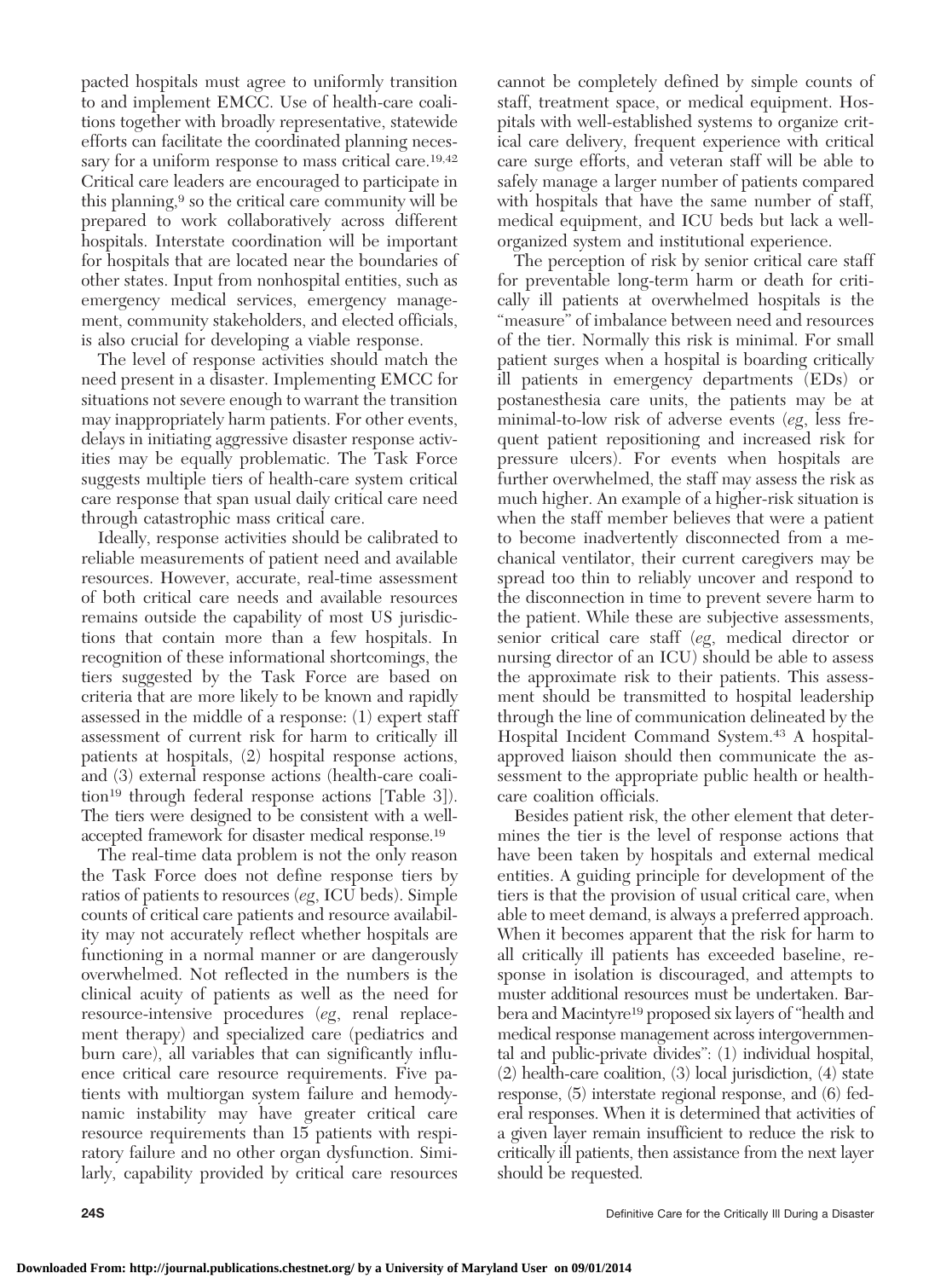Table 3-Response Tiers for Critical Care Surge Capacity\* **Table 3—***Response Tiers for Critical Care Surge Capacity*\*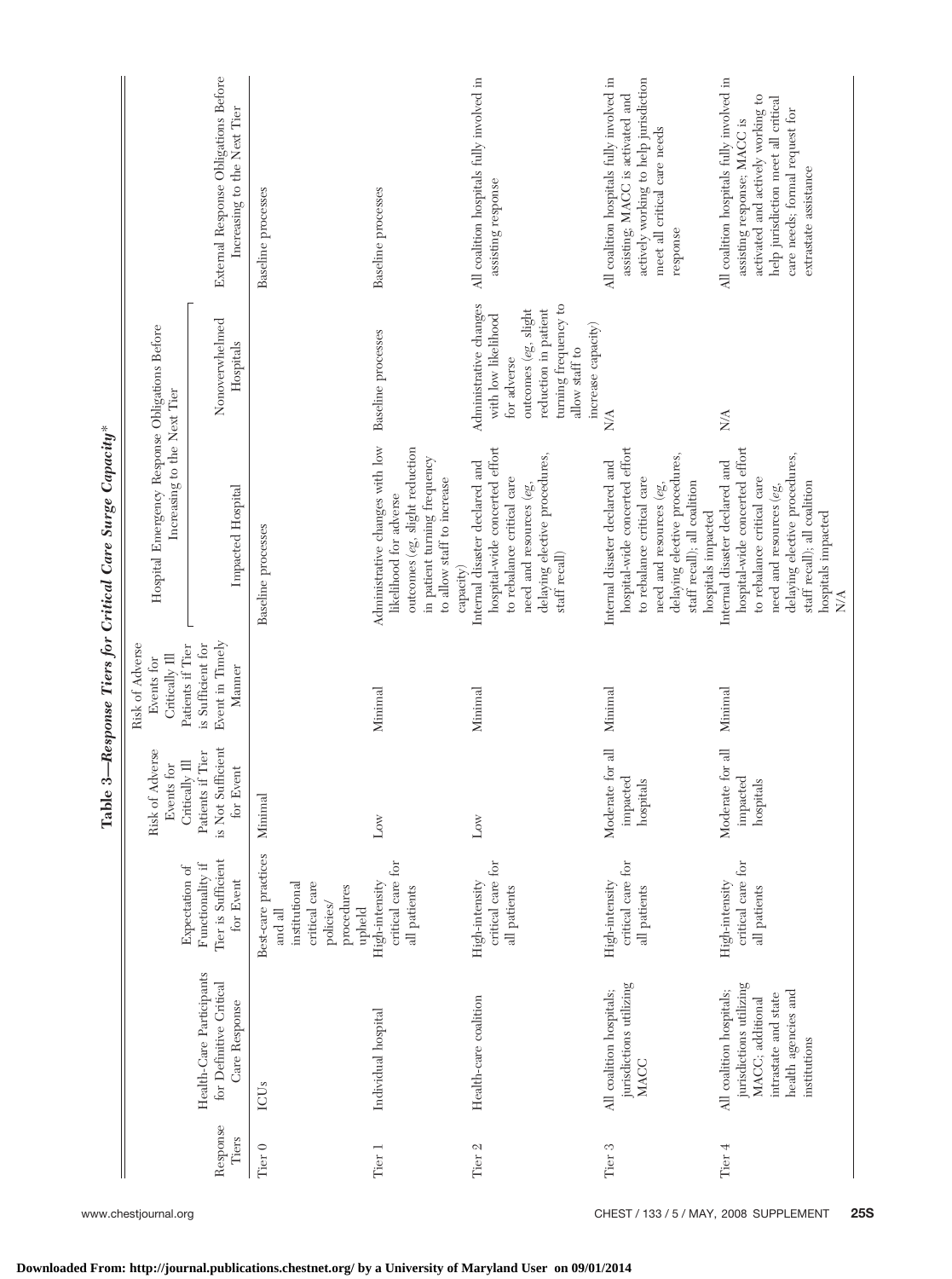| ٦ |
|---|
| c |

|                                                                               | External Response Obligations Before<br>Increasing to the Next Tier  | All coalition hospitals fully involved in<br>activated and actively working to<br>help jurisdiction meet all critical<br>extrastate assistance (federal and<br>care needs; formal request for<br>assisting response; MACC is<br>perhaps interstate) | All coalition hospitals fully involved in<br>adverse events owing to resource<br>activated and actively working to<br>help jurisdiction meet all critical<br>extrastate assistance (federal and<br>perhaps interstate); critical care<br>patients remain at high risk for<br>care needs; formal request for<br>assisting response; MACC is<br>limitations | All coalition hospitals fully involved in<br>with EMCC; or (3) Health risk to<br>or (2) nearly $100\%$ mortality even<br>imbalance of need and resources;<br>limitations: (1) even with EMCC,<br>adverse events owing to resource<br>extrastate assistance; (federal and<br>activated and actively working to<br>help jurisdiction meet all critical<br>perhaps interstate); Critical care<br>very few patients have access to<br>patients remain at high risk for<br>care needs; formal request for<br>assisting response; MACC is<br>caregivers unacceptably high<br>care owing to catastrophic |
|-------------------------------------------------------------------------------|----------------------------------------------------------------------|-----------------------------------------------------------------------------------------------------------------------------------------------------------------------------------------------------------------------------------------------------|-----------------------------------------------------------------------------------------------------------------------------------------------------------------------------------------------------------------------------------------------------------------------------------------------------------------------------------------------------------|---------------------------------------------------------------------------------------------------------------------------------------------------------------------------------------------------------------------------------------------------------------------------------------------------------------------------------------------------------------------------------------------------------------------------------------------------------------------------------------------------------------------------------------------------------------------------------------------------|
|                                                                               | Nonoverwhelmed<br>Hospitals                                          | $\sum_{i=1}^{n}$                                                                                                                                                                                                                                    | $\sum_{i=1}^{n}$                                                                                                                                                                                                                                                                                                                                          | $\frac{\triangleleft}{\triangle}$                                                                                                                                                                                                                                                                                                                                                                                                                                                                                                                                                                 |
| Hospital Emergency Response Obligations Before<br>Increasing to the Next Tier | Impacted Hospital                                                    | hospital-wide concerted effort<br>delaying elective procedures,<br>Internal disaster declared and<br>to rebalance critical care<br>staff recall); all coalition<br>need and resources (eg,<br>hospitals impacted                                    | hospital-wide concerted effort<br>delaying elective procedures,<br>Internal disaster declared and<br>to rebalance critical care<br>staff recall); all coalition<br>need and resources (eg,<br>hospitals impacted                                                                                                                                          | hospital-wide concerted effort<br>delaying elective procedures,<br>Internal disaster declared and<br>to rebalance critical care<br>staff recall); all coalition<br>need and resources (eg,<br>hospitals impacted                                                                                                                                                                                                                                                                                                                                                                                  |
| Risk of Adverse<br>Patients if Tier<br>Critically Ill<br>Events for           | Event in Timely<br>is Sufficient for<br>Manner                       | Minimal                                                                                                                                                                                                                                             | Minimal                                                                                                                                                                                                                                                                                                                                                   | High                                                                                                                                                                                                                                                                                                                                                                                                                                                                                                                                                                                              |
| Adverse<br>Critically Ill<br>Events for<br>Risk of                            | is Not Sufficient<br>Patients if Tier<br>for Event                   | Moderate for all<br>impacted<br>hospitals                                                                                                                                                                                                           | High for all<br>impacted<br>hospitals                                                                                                                                                                                                                                                                                                                     | Catastrophic                                                                                                                                                                                                                                                                                                                                                                                                                                                                                                                                                                                      |
| Expectation of                                                                | Tier is Sufficient<br>Functionality if<br>for Event                  | critical care for<br>High-intensity<br>all patients                                                                                                                                                                                                 | critical care for<br>High intensity<br>all patients                                                                                                                                                                                                                                                                                                       | EMCC                                                                                                                                                                                                                                                                                                                                                                                                                                                                                                                                                                                              |
|                                                                               | Health-Care Participants<br>for Definitive Critical<br>Care Response | institutions; interstate<br>jurisdictions utilizing<br>health agencies and<br>health agencies and<br>All coalition hospitals;<br>intrastate and state<br>MACC; additional<br>medical assets                                                         | medical assets; federal<br>institutions; interstate<br>jurisdictions utilizing<br>health agencies and<br>All coalition hospitals;<br>health agencies and<br>health agencies and<br>intrastate and state<br>MACC; additional<br>medical assets                                                                                                             | medical assets; federal<br>institutions; interstate<br>possible international<br>jurisdictions utilizing<br>health agencies and<br>health agencies and<br>All coalition hospitals;<br>health agencies and<br>intrastate and state<br>MACC; additional<br>medical assets;<br>assistance                                                                                                                                                                                                                                                                                                            |
|                                                                               | Response<br>Tiers                                                    | Tier 5                                                                                                                                                                                                                                              | Tier <sub>6</sub>                                                                                                                                                                                                                                                                                                                                         | $Tier 6+$                                                                                                                                                                                                                                                                                                                                                                                                                                                                                                                                                                                         |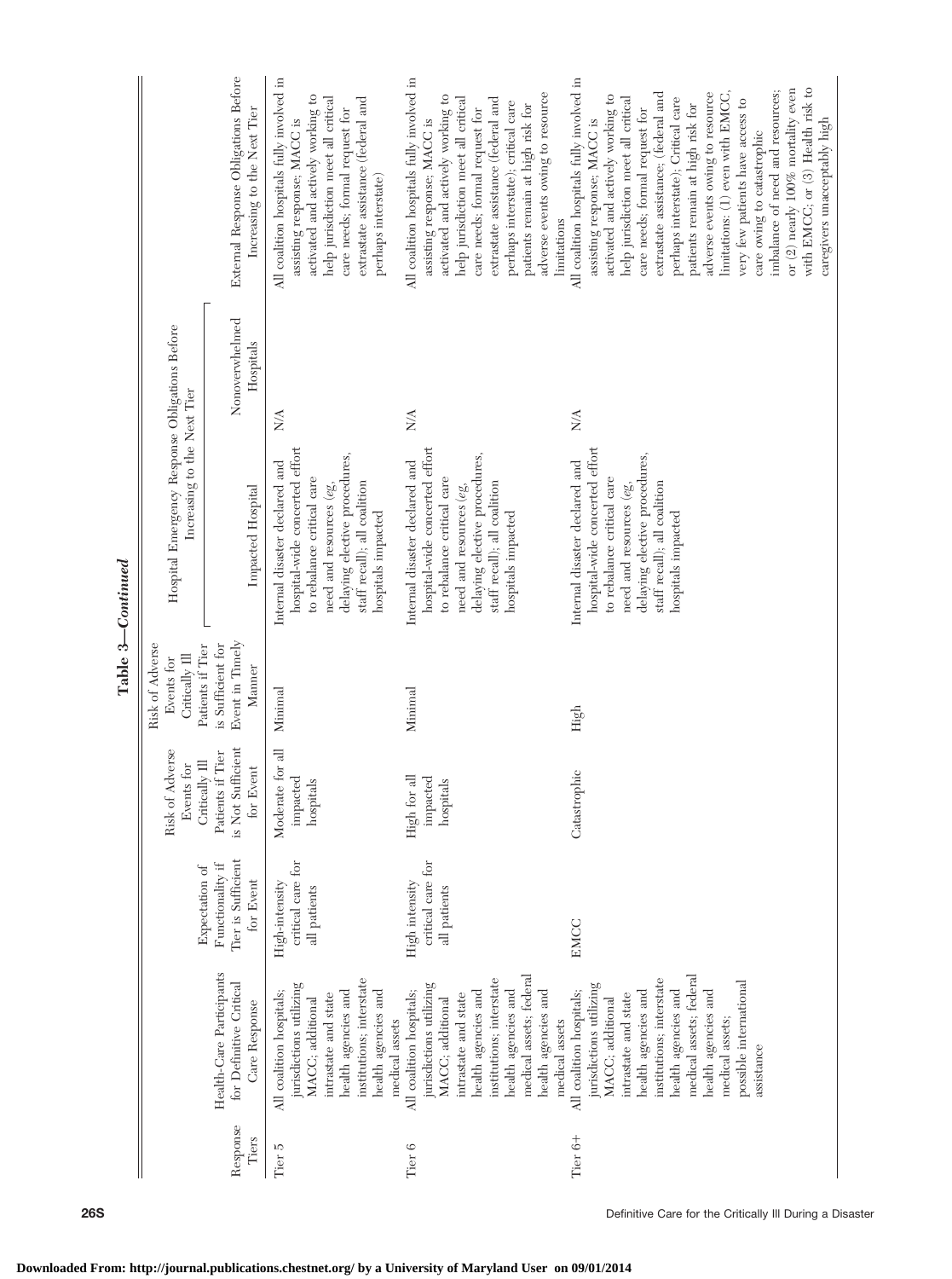|                   |                                                                                                                                                                                                                                               |                                                                                        |                                                    |                                                                     | Table 3—Continued                                                             |                             |                                                                     |
|-------------------|-----------------------------------------------------------------------------------------------------------------------------------------------------------------------------------------------------------------------------------------------|----------------------------------------------------------------------------------------|----------------------------------------------------|---------------------------------------------------------------------|-------------------------------------------------------------------------------|-----------------------------|---------------------------------------------------------------------|
|                   |                                                                                                                                                                                                                                               | Expectation of                                                                         | of Adverse<br>Critically Ill<br>Events for<br>Risk | Risk of Adverse<br>Patients if Tier<br>Critically Ill<br>Events for | Hospital Emergency Response Obligations Before<br>Increasing to the Next Tier |                             |                                                                     |
| Response<br>Tiers | Health-Care Participants<br>for Definitive Critical<br>Care Response                                                                                                                                                                          | Tier is Sufficient<br>Functionality if<br>for Event                                    | is Not Sufficient<br>Patients if Tier<br>for Event | Event in Timely<br>is Sufficient for<br>Manner                      | Impacted Hospital                                                             | Nonoverwhelmed<br>Hospitals | External Response Obligations Before<br>Increasing to the Next Tier |
| Tier X            | medical assets; federal<br>institutions; interstate<br>jurisdictions utilizing<br>health agencies and<br>All coalition hospitals;<br>health agencies and<br>health agencies and<br>intrastate and state<br>MACC; additional<br>medical assets | limited or cease<br>services may be<br>to be delivered<br>drastically<br>Critical care | critically ill<br>Maximal for<br>patients          |                                                                     | ≶∕                                                                            |                             | $\lessapprox$                                                       |
|                   | $*MACC = multiagency covclinating curve center; N/A = not applicable$                                                                                                                                                                         |                                                                                        |                                                    |                                                                     |                                                                               |                             |                                                                     |

For everyday care, variation from best-care practices is undesirable and not deliberately permitted (tier 0). During small critical care expansions (*eg*, boarding critically ill patients in postanesthesia care units and EDs), most if not all usual critical care practices remain intact; and at most minor departures from best-care processes may occur (*eg*, frequency of patient turning may decrease). This is tier 1, and it occurs frequently during multiple casualty events<sup>44</sup> as well as periodically in many US communities as a result of occasional small surges in critical illness in the community. This does not represent EMCC, and expectations of high-intensity resource commitment for patient needs persist. It is not uncommon when EDs or ICUs are over capacity for other departments in the same hospital to be unaware of the ongoing crisis. When crucial patient care functions are at risk, an individual hospital may recover rapidly by declaring an intrafacility disaster and activating its hospital command center<sup>43</sup> to mobilize adequate space and supplies and necessitating adaptive critical care strategies for a short-term period (hours) [see Summary of Suggestions from the Task Force for Mass Critical Care Summit, Fig 1, 2].

If attempts to increase resources (*eg*, bringing in unscheduled staff and medical equipment from vendors) and reduce critical care need (*eg*, canceling nonemergency surgeries that may require ICU postoperative care, diverting ambulances with critically ill patients to other hospitals) are insufficient to reduce patient risk, then the health-care coalition authorities (or public health authorities if a healthcare coalition does not exist in that locale) should be notified by the appropriate hospital liaison. Other hospitals in proximity may still be able to absorb additional patients and negate the need to drastically modify critical care at any hospital(s).

Assistance from other local hospitals (*ie*, healthcare coalitions) to distribute patients represents tier 2. Ideally, hospitals will get assistance from other hospitals prior to finding themselves at the tipping point. If these efforts still do not provide enough capacity for high-intensity critical care for all those in need, every hospital in the health-care coalition (even those not currently overwhelmed) should declare an internal disaster and activate their hospital command center to coordinate and expand their respective internal responses. If patients are still at unacceptable risk of harm despite all local hospitals collaborating to meet patient needs, the event will require more resources. If not already done, the appropriate emergency support functions, including emergency support function 8 (public health and medical services), should be activated and staffed at the local emergency operations center.45 This is tier 3. If it becomes apparent that the local jurisdiction as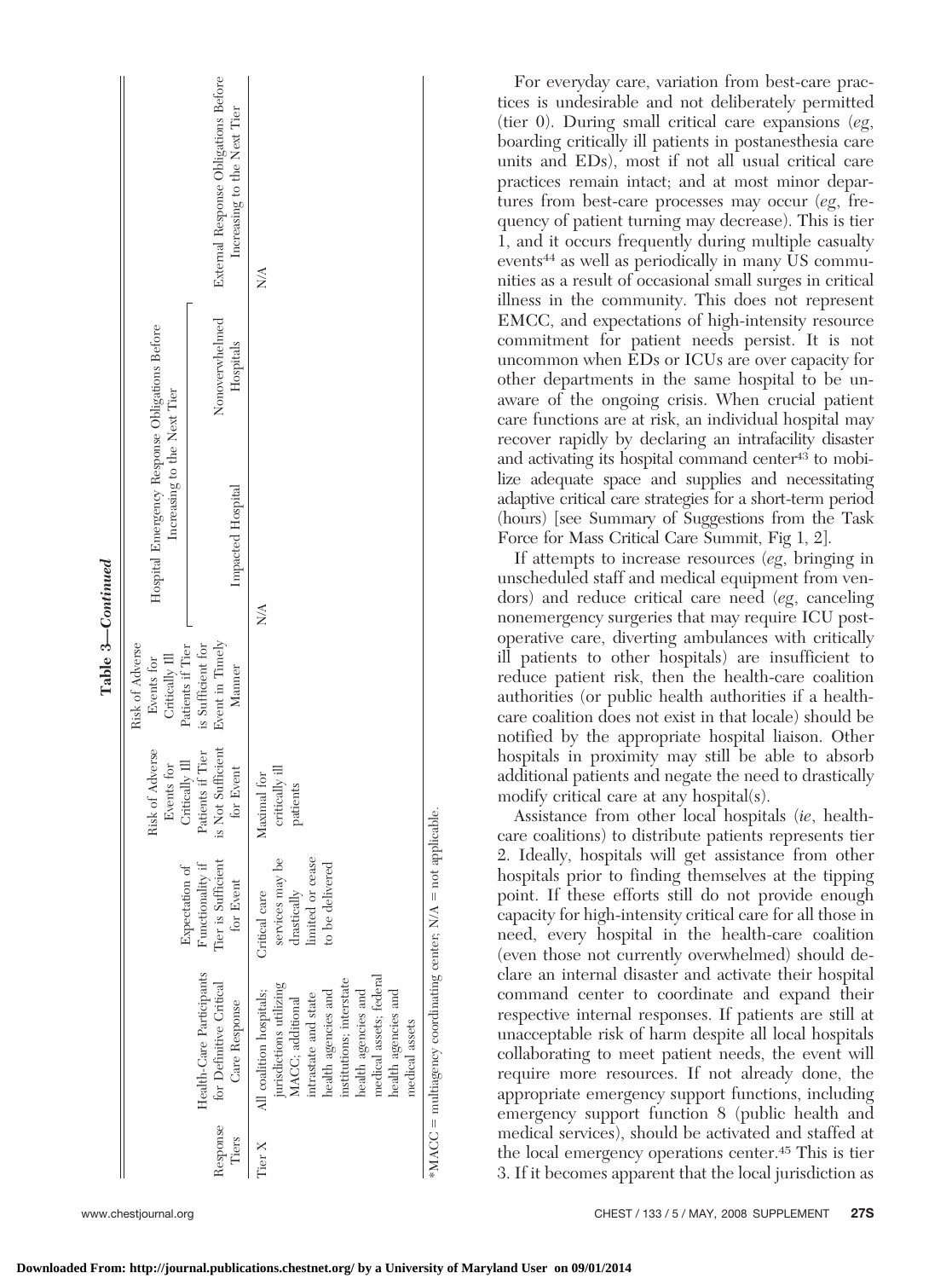a whole cannot restore all hospitals to providing high-intensity critical care, then assistance from other areas in the state should be requested by the appropriate authorities (tier 4).

Tier 5 is when interstate assistance is needed,  $46,47$ and tier 6 is a request for federal assistance. Only if it is determined that assistance cannot meet critical care needs in a timely fashion should the affected areas consider uniform EMCC implementation. Requests for appropriate public health emergency declarations should occur to support this decision. Sustained EMCC is appropriate when calls for assistance are exhausted and resources are not available or will take days to arrive, and yet critically ill patients remain at high risk for bad outcomes unless critical care practice is rationally modified. This constitutes tier  $6+$ . Rapidly progressive events, for which it is quickly apparent that extensive medical assistance from other parts of the country will be required and EMCC will be needed for at least several days, do not necessarily require stepwise progression through the tiers (*eg*, large-scale, serious chemical inhalation exposure). Tier  $6+$  would be appropriate to immediately invoke, and each layer should request assistance from the next layer (*eg*, local jurisdiction requesting state assistance; the state will then be expected to request federal assistance in addition to providing available state assistance).

Sustained EMCC will remain in effect until the imbalance between need and resources is remedied and all hospitals are able to provide safe critical care or until tier X criteria are met. Tier X is the catastrophic situation when discontinuation of critical care services may be appropriate. Criteria for tier X include any of the following: (1) critical care capacity becomes so overwhelmed that even EMCC cannot be maintained for more than a small fraction of people in need, (2) nearly all critically ill patients are dying despite EMCC, or (3) the health risk to caregivers providing EMCC is unacceptably high. These criteria are not meant to be rigid nor require automatic transition to tier X.

Reactive EMCC is for rapidly progressive events, but it does not require confirmation that the health-care coalition or state critical care capacity will assuredly be overwhelmed. Instead, it is intended to permit hospitals to employ EMCC when suddenly overwhelmed with critically ill patients as a result of unforeseen events. Reactive EMCC allows disproportionately affected hospitals to employ EMCC when they are in dire straits and the scope of the event is still uncertain. For reactive EMCC, one or several hospitals can be overwhelmed, but other hospitals in the coalition may be minimally affected or even unaffected. This can occur if the pace of critically ill patients arriving at several hospitals is much faster than redistribution to less affected hospitals can be accomplished. Hence, the need for EMCC may be inconsistent with the levels of medical response ultimately required (tier 2 or tier 3 for smaller events), and the evolving situation may not be easily classified within a single tier.

Assistance from afar usually takes hours, and if individual hospitals temporarily cannot implement EMCC, then some patients may die awaiting a full response. Reactive EMCC is meant to be used only as a temporizing strategy for individual hospitals to meet immediate patient needs. Reactive EMCC may be continued until either (1) the unmanageable surge of patients are redistributed to other healthcare facilities, (2) additional critical care resources become available to meet patient need, or (3) 24 h have passed since EMCC initiation and criteria for sustained EMCC (tier  $6+$ ) have been met (patients at high risk of harm despite requests for assistance from all levels of government and private partners).

Another difference between reactive EMCC and sustained EMCC is who should make the decision to implement EMCC. For sustained EMCC, all coalition hospitals are encouraged to uniformly implement EMCC; therefore, decisions are best made by an executive of a health-care coordinating entity (*eg*, local or state health officer). In contrast, hospital personnel should be permitted to authorize initiation of reactive EMCC because time delays for completion and dissemination of the coalition decision process may harm patients with immediate critical care needs. Still, the hospital authority to initiate reactive EMCC should rest only with the hospital incident commander.43 This person need not be a hospital administrator because only clinicians may be present when an immediate decision is required, but the incident commander needs to be someone who is appropriately trained and assumes command after an internal disaster has been declared. The incident commander should not have direct patient care responsibilities as he or she needs to see the bigger picture regarding overall needs and resources.

Despite the additional capacity afforded by EMCC, some situations may still have persistent imbalances of patient need and scarce medical resources, and a systematic approach to prioritizing patients for allocating life-sustaining interventions will be needed<sup>48</sup> (see "Definitive Care for the Critically Ill During a Disaster: a Framework for Allocation of Scarce Resources in Mass Critical Care").

## Summary And Discussion

The Working Group on Emergency Mass Critical Care in 2005 provided a strong foundation for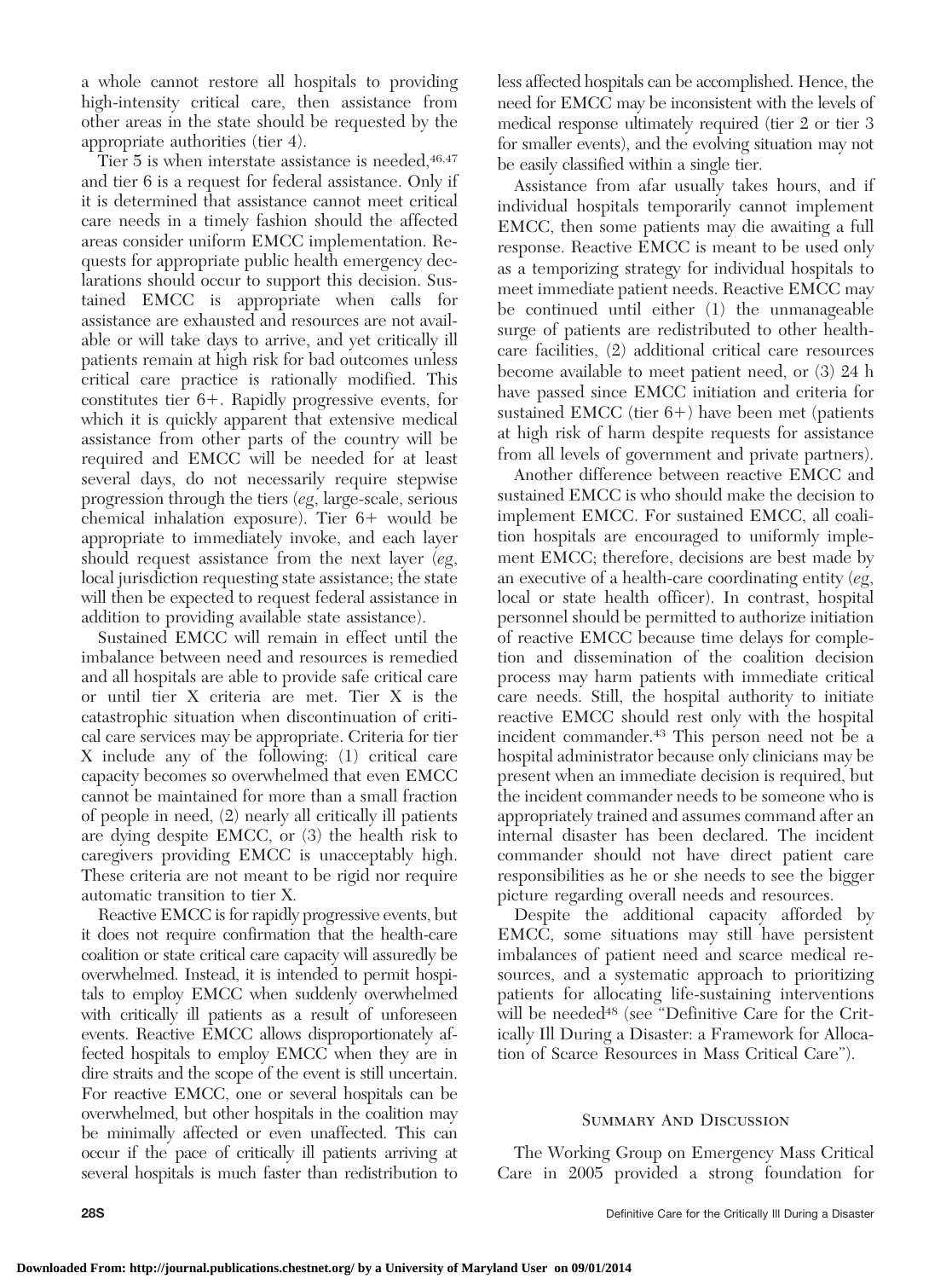hospitals planning to augment critical care surge capacity.4 In response to increasing concerns regarding a serious influenza pandemic and other mass critical care events, the Task Force was assembled to provide additional detailed suggestions for many crucial EMCC issues. This article suggests a target for critical care surge capacity, the duration of sustainment, what specific care EMCC should encompass, triggers, and a framework for implementation. Also, it suggests a general approach to maximizing the availability and impact of resources during a disaster, to reduce the need for EMCC and improve the impact of EMCC if it remains necessary for the response.

EMCC can allow critically ill patients to receive uniform, essential critical care no matter what critical care center they are in. This is crucial to ensure that individual risk from receiving modified critical care is justly distributed among all critically ill. Oversight processes must be present at the facility, local, and state levels to monitor the situation and ensure that this is occurring. In addition, the set of essential critical care interventions allowed the Task Force to suggest where EMCC should take place, who should provide it, and how much as well as what types of equipment are desired. These suggestions are presented within a subsequent document (see "Definitive Care for the Critically Ill During a Disaster: Medical Resources for Surge Capacity").

EMCC has been developed by senior, experienced critical care and disaster medicine experts, but the suggestions remain untested for civilian disasters in countries with modern health-care systems. The lack of evidence for EMCC may reduce acceptance of the guidance by clinicians. EMCC should be evaluated by relevant research, which should be accomplished prior to an event, and it should undergo rigorous examination during and after mass critical care events. EMCC was developed by professionals who are extremely committed to improving medical outcomes for our communities during disasters. The framework, nonetheless, has been conceived by and modified in forums devoid of nonprofessionals. EMCC must be brought to community stakeholder forums for evaluation and modification so that it can be improved by incorporating additional perspectives and ideas.

Despite these challenges, mass casualty critical care events can happen tomorrow or even today. We cannot wait to develop perfect surge strategies because the first time the modern North American health-care system faces mass critical care may prove catastrophic without preevent preparedness efforts.

#### **APPENDIX**

#### *Task Force Members in Alphabetical Order*

Capt. Dennis Amundson, MD, US Navy, San Diego, CA; Capt. Michael B. Anderson, RN, MHA, CNAA, Department of Homeland Security, Washington, DC; Robert Balk, MD, Rush University Medical Center, Chicago, IL; Tom Baudendistel, MD, California Pacific Medical Center, San Francisco, CA; Ken Berkowitz, MD, VHA National Center For Ethics in Health Care, New York, NY; Michael Bourisaw, BS (Steering Committee), American College of Chest Physicians, Northbrook, IL; Dana Braner, MD, Doernbecher Children's Hospital, Portland, OR; Suzanne Burns, RN, MSN, RRT, University of Virginia Health System, Charlottesville, VA; Michael Christian, MD (Steering Committee), University of Toronto, Toronto, ON, Canada; J. Randall Curtis, MD, MPH, Harborview Medical Center, Seattle, WA; Asha Devereaux, MD (Steering Committee), Sharp Coronado Hospital, San Diego, CA; Jeffery Dichter, MD (Steering Committee), Presbyterian Hospital, Albuquerque, NM; Nancy Dubler, LLB (Steering Committee), Montefiore Medical Center, Bronx, NY; Brian Erstad, PharmD (Steering Committee), University of Arizona Medical Center, Tucson, AZ; J. Christopher Farmer, MD, Mayo School of Graduate Medical Education, Rochester, MN; James Geiling, MD (Steering Committee), VA Medical Center, White River Junction, VT; Dan Hanfling, MD, Inova Fairfax Hospital, Falls Church, VA; John Hick, MD (Steering Committee), Hennepin County Medical Center, Minneapolis, MN; Capt. Ann Knebel, RN, DNSc, Department of Health and Human Services, Washington, DC; John Krohmer, MD, Department of Homeland Security, Washington, DC; Capt. Deborah Levy, PhD, MPH (Steering Committee), Centers for Disease Control and Prevention, Atlanta, GA; Henry Masur, MD, National Institutes of Health, Bethesda, MD; Justine Medina (Steering Committee), RN, MS, American Association of Critical Care Nursing, Aliso Viejo, CA; Nicki Pesik, MD (Steering Committee), Centers for Disease Control and Prevention, Atlanta, GA; Jim Pile, MD, The Cleveland Clinic, Cleveland, OH; Tia Powell, MD*,* New York State Task Force on Life and the Law, New York, NY; Lewis Rubinson, MD, PhD (Steering Committee), Harborview Medical Center, Seattle, WA; Christian Sandrock, MD, MPH, University of California-Davis, Davis, CA; Richard Serino, BS, Boston Emergency Medical Services, Boston, MA; Lewis Soloff, MD, New York City Department of Health and Mental Hygiene, New York, NY; Daniel Talmor, MD, MPH, Beth Israel Deaconess Medical Center, Boston, MA; Alvin Thomas Jr, MD, Howard University Hospital, Washington, DC; Richard Waldhorn, MD, University of Pittsburgh Medical Center, Baltimore, MD; Mark Woodhead, MD, Guidelines Director, European Respiratory Society; Robert Wise, MD, The Joint Commission, Chicago, IL; Randy Wax, MD, Mount Sinai Hospital, Toronto, ON, Canada; Kevin Yeskey, MD (Steering Committee), Department of Health and Human Services, Washington, DC.

#### **REFERENCES**

- 1 Hick JL, O'Laughlin DT. Concept of operations for triage of mechanical ventilation in an epidemic. Acad Emerg Med 2006; 13:223–229
- 2 Gomersall CD, Tai DY, Loo S, et al. Expanding ICU facilities in an epidemic: recommendations based on experience from the SARS epidemic in Hong Kong and Singapore. Intensive Care Med 2006; 32:1004 –1013
- 3 Roccaforte JD, Cushman JG. Disaster preparation and management for the intensive care unit. Curr Opin Crit Care 2002; 8:607– 615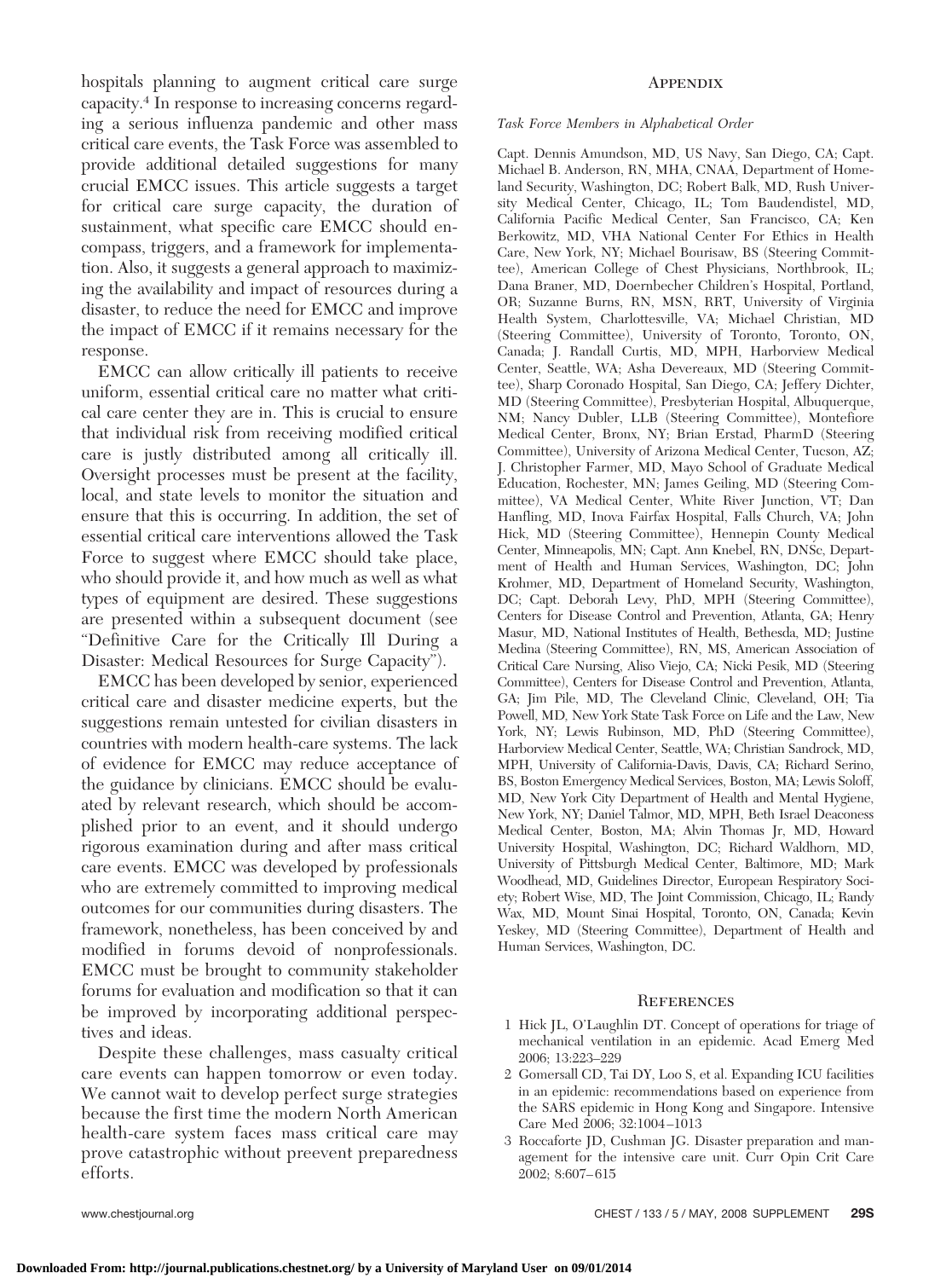- 4 Rubinson L, Nuzzo JB, Talmor DS, et al. Augmentation of hospital critical care capacity after bioterrorist attacks or epidemics: recommendations of the Working Group on Emergency Mass Critical Care. Crit Care Med 2005; 33: 2393–2403
- 5 Booth CM, Stewart TE. Severe acute respiratory syndrome and critical care medicine: the Toronto experience. Crit Care Med 2005; 33(1 Suppl):S53–S60
- 6 Rubinson L, O'Toole T. Critical care during epidemics. Crit Care 2005; 9:311–313
- 7 Sariego J. CCATT: a Military Model for Civilian Disaster Management. Disaster Manag Response 2006; 4:114 –117
- 8 Farmer JC, Carlton PK Jr. Providing critical care during a disaster: the interface between disaster response agencies and hospitals. Crit Care Med 2006; 34(3 Suppl):S56 –S59
- 9 Hawryluck L, Lapinsky SE, Stewart TE. Clinical review: SARS; lessons in disaster management. Crit Care 2005; 9:384 –389
- 10 Anderson TA, Hart GK, Kainer MA. Pandemic influenzaimplications for critical care resources in Australia and New Zealand. J Crit Care 2003; 18:173–180
- 11 Menon DK, Taylor BL, Ridley SA. Modelling the impact of an influenza pandemic on critical care services in England. Anaesthesia 2005; 60:952–954
- 12 Kvetan V. Critical care medicine, terrorism and disasters: are we ready? Crit Care Med 1999; 27:873– 874
- 13 Phillips SJ, Knebel A, eds. Providing mass medical care with scarce resources: a community planning guide. Washington DC: Agency for Healthcare Research and Quality, 2006
- 14 Disaster management and the ABA plan. J Burn Care Rehabil 2005; 26:102–106
- 15 Lameire N, Mehta R, Vanholder R, et al. The organization and interventions of the ISN Renal Disaster Relief Task Force. Adv Ren Replace Ther 2003; 10:93–99
- 16 Sever MS, Vanholder R, Lameire N. Management of crushrelated injuries after disasters. N Engl J Med 2006; 354:1052– 1063
- 17 Sever MS, Erek E, Vanholder R, et al. Renal replacement therapies in the aftermath of the catastrophic Marmara earthquake. Kidney Int 2002; 62:2264 –2271
- 18 Haberal M. Guidelines for dealing with disasters involving large numbers of extensive burns. Burns 2006; 32:933–939
- 19 Barbera J, Macintyre A, eds. Medical surge capacity and capability: a management system for integrating medical and health resources during large-scale emergencies. Alexandria, VA: CNA Corporation, 2004
- 20 Closing the seams: developing an integrated approach to health system disaster preparedness. Price waterhouse Cooper. Available at: www.astho.org/pubs/ClosingtheSeams.pdf? PHPSESSID-bafb6ad. Accessed April 4, 2008
- 21 Department Of Health And Human Services Interim Public Health and Healthcare Supplement to the National Preparedness Goal (NPG**)**. Available at: http://www.hhs.gov/aspr/ opeo/documents/npgs.html. Accessed September 17, 2007
- 22 Zhang X, Meltzer MI, Wortley PM. FluSurge: a tool to estimate demand for hospital services during the next pandemic influenza. Med Decis Making 2006; 26:617– 623
- 23 Abdel-Ghafar AN, Chotpitayasunondh T, Gao Z, et al. Update on avian influenza A (H5N1) virus infection in humans. N Engl J Med 2008; 358:261–273
- 24 Yen HL, Ilyushina NA, Salomon R, et al. Neuraminidase inhibitor-resistant recombinant A/Vietnam/1203/04 (H5N1) influenza viruses retain their replication efficiency and pathogenicity *in vitro* and *in vivo*. J Virol 2007; 81:12418 –12426
- 25 Hayden FG. Antiviral resistance in influenza viruses– implications for management and pandemic response. N Engl J Med 2006; 354:785–788
- 26 McKenna M. The pandemic vaccine puzzle: a seven-part series on the chances for immunizing the world against pandemic flu. Available at: http://www.cidrap.umn.edu/cidrap/ content/influenza/panflu/news/nov1507panvax.html. Accessed December 9, 2007
- 27 Markel H, Lipman HB, Navarro JA, et al. Nonpharmaceutical interventions implemented by US cities during the 1918 – 1919 influenza pandemic. JAMA 2007; 298:644 – 654
- 28 Barry JM. Nonpharmaceutical interventions implemented during the 1918 –1919 influenza pandemic. JAMA 2007; 298:2260 –2261
- 29 National planning scenarios: created for use in national, federal, state, and local homeland security preparedness activities. Available at: http://media.washingtonpost.com/wpsrv/nation/nationalsecurity/earlywarning/NationalPlanning ScenariosApril2005.pdf. Accessed April 4, 2008
- 30 Haupt MT, Bekes CE, Brilli RJ, et al. Guidelines on critical care services and personnel: recommendations based on a system of categorization of three levels of care. Crit Care Med 2003; 31:2677–2683
- 31 Halpern NA, Pastores SM, Greenstein RJ. Critical care medicine in the United States 1985–2000: an analysis of bed numbers, use, and costs. Crit Care Med 2004; 32: 1254 –1259
- 32 Angus DC, Shorr AF, White A, et al. Critical care delivery in the United States: distribution of services and compliance with Leapfrog recommendations. Crit Care Med 2006; 34: 1016 –1024
- 33 Critical care units: a descriptive analysis. Des Plaines, IL: Society of Critical Care Medicine, 2005
- 34 Joint Commission on Accreditation of Healthcare Organizations: Healthcare at the crossroads: strategies for creating and sustaining community-wide emergency preparedness systems. Available at: www.jointcommission.org/NR/ rdonlyres/9C8DE572-5D7A-4F28-AB84-3741EC82AF98/ 0/emergency\_preparedness.pdf. Accessed January 16, 2007
- 35 Franco C, Toner E, Waldhorn R, et al. The national disaster medical system: past, present, and suggestions for the future. Biosecur Bioterror 2007; 5:319 –326
- 36 Toner E, Waldhorn R, Franco C. A national disaster medical system for the 21st century. Biosecur Bioterror 2007; 5:192–193
- 37 Atlas and database of air medical services. Available at: http:// www.adamsairmed.org/pubs/AMTC07\_poster.pdf. Accessed January 30, 2008
- 38 deBoisblanc BP. Black Hawk, please come down: reflections on a hospital's struggle to survive in the wake of Hurricane Katrina. Am J Respir Crit Care Med 2005; 172:1239 –1240
- 39 Rubenfeld GD, Caldwell E, Peabody E, et al. Incidence and outcomes of acute lung injury. N Engl J Med 2005; 353:1685– 1693
- 40 Esteban A, Anzueto A, Frutos F, et al. Characteristics and outcomes in adult patients receiving mechanical ventilation: a 28-day international study. JAMA 2002; 287:345–355
- 41 Moon S. Taking cost off supply shelf: healthcare turning to supply chain management techniques honed by retail, manufacturing to limit inventory, slash expenses. Mod Healthc 2004; 34:26 –28
- 42 Maldin B, Lam C, Franco C, et al. Regional approaches to hospital preparedness. Biosecur Bioterror 2007; 5:43–53
- 43 Hospital Incident Command System. Available at: http:// www.emsa.ca.gov/hics/hics.asp. Accessed October 15, 2007